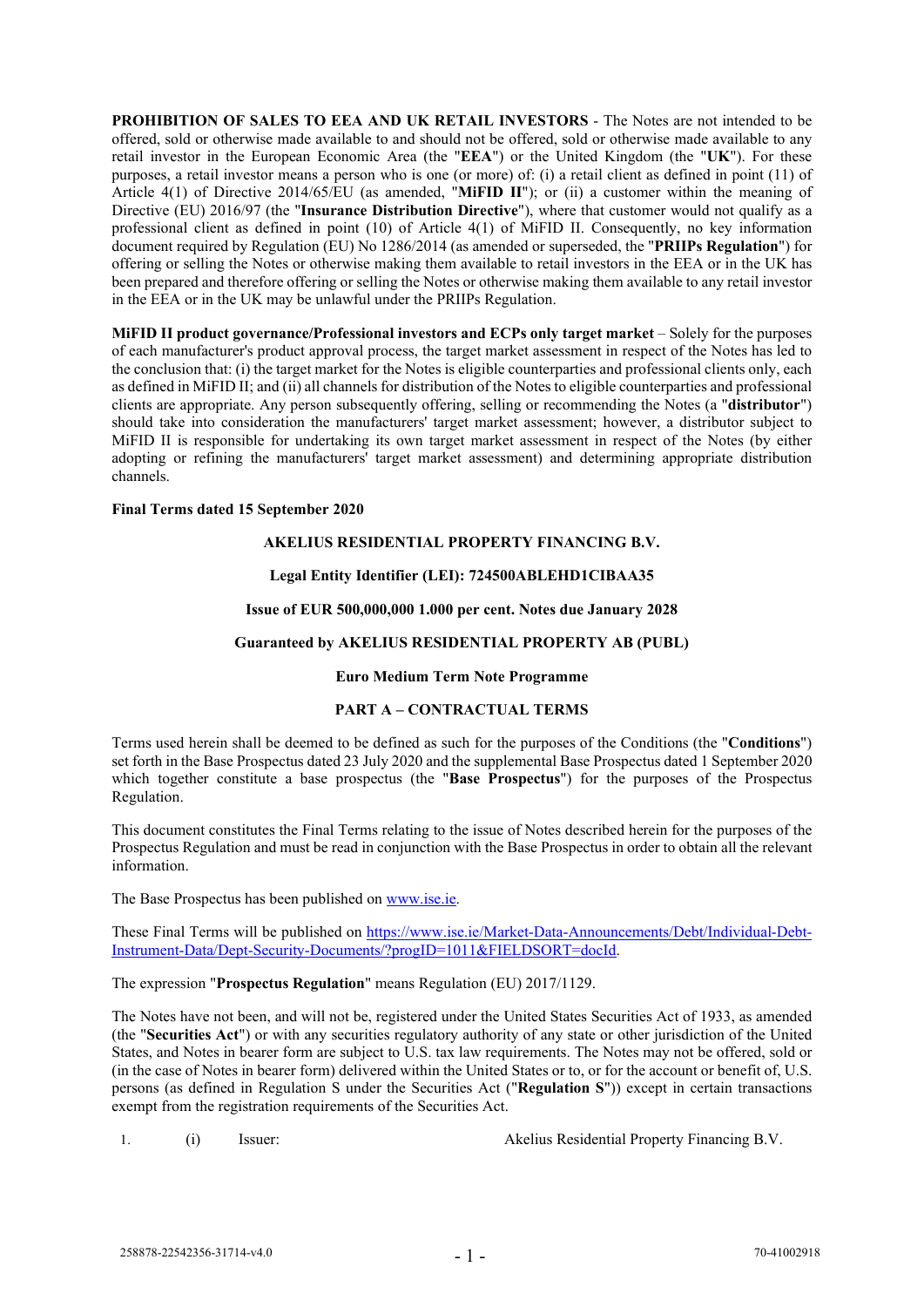|     | (ii)                | Guarantor:                                                                                    | Akelius Residential Property AB (publ)                                                                                                                              |
|-----|---------------------|-----------------------------------------------------------------------------------------------|---------------------------------------------------------------------------------------------------------------------------------------------------------------------|
| 2.  | (i)                 | Series Number:                                                                                | 9                                                                                                                                                                   |
|     | (ii)                | Tranche Number:                                                                               | 1                                                                                                                                                                   |
|     | (iii)               | Date on which the Notes become<br>fungible:                                                   | Not Applicable                                                                                                                                                      |
| 3.  |                     | Specified Currency or Currencies:                                                             | Euro ("EUR")                                                                                                                                                        |
| 4.  |                     | <b>Aggregate Nominal Amount:</b>                                                              |                                                                                                                                                                     |
|     | (i)                 | Series:                                                                                       | EUR 500,000,000                                                                                                                                                     |
|     | (ii)                | Tranche:                                                                                      | EUR 500,000,000                                                                                                                                                     |
| 5.  | <b>Issue Price:</b> |                                                                                               | 99.889 per cent. of the Aggregate Nominal<br>Amount                                                                                                                 |
| 6.  | (i)                 | Specified Denominations:                                                                      | EUR 100,000 and integral multiples of EUR<br>1,000 in excess thereof. No Notes in definitive<br>form will be issued with a denomination above<br>EUR 199,000.       |
|     | (ii)                | <b>Calculation Amount:</b>                                                                    | <b>EUR 1,000</b>                                                                                                                                                    |
| 7.  | (i)                 | Issue Date:                                                                                   | 17 September 2020                                                                                                                                                   |
|     | (ii)                | Interest Commencement Date:                                                                   | <b>Issue Date</b>                                                                                                                                                   |
| 8.  | Maturity Date:      |                                                                                               | 17 January 2028                                                                                                                                                     |
| 9.  | (i)                 | <b>Interest Basis:</b>                                                                        | 1.000 per cent. per annum Fixed Rate                                                                                                                                |
|     |                     |                                                                                               | (see paragraph 14 below)                                                                                                                                            |
|     | (ii)                | Ratings Step Up/Step Down:                                                                    | Not Applicable                                                                                                                                                      |
| 10. |                     | Redemption/Payment Basis:                                                                     | Subject to any purchase and cancellation or<br>early redemption, the Notes will be redeemed<br>on the Maturity Date at 100.00 per cent. of their<br>nominal amount. |
| 11. |                     | Change of Interest Basis:                                                                     | Not Applicable                                                                                                                                                      |
| 12. |                     | Put/Call Options:                                                                             | Change of Control Put Option                                                                                                                                        |
|     |                     |                                                                                               | Issuer Call                                                                                                                                                         |
|     |                     |                                                                                               | Clean-Up Call                                                                                                                                                       |
|     |                     |                                                                                               | (See paragraph 17, 18 and 20 below)                                                                                                                                 |
| 13. | (i)                 | Status of the Notes:                                                                          | Senior                                                                                                                                                              |
|     | (ii)                | Status of the Guarantee:                                                                      | Senior                                                                                                                                                              |
|     | (iii)               | Date of Board approval for issuance of<br>and<br>Guarantee respectively<br>Notes<br>obtained: | 2 September 2020 and 21 August 2020<br>respectively                                                                                                                 |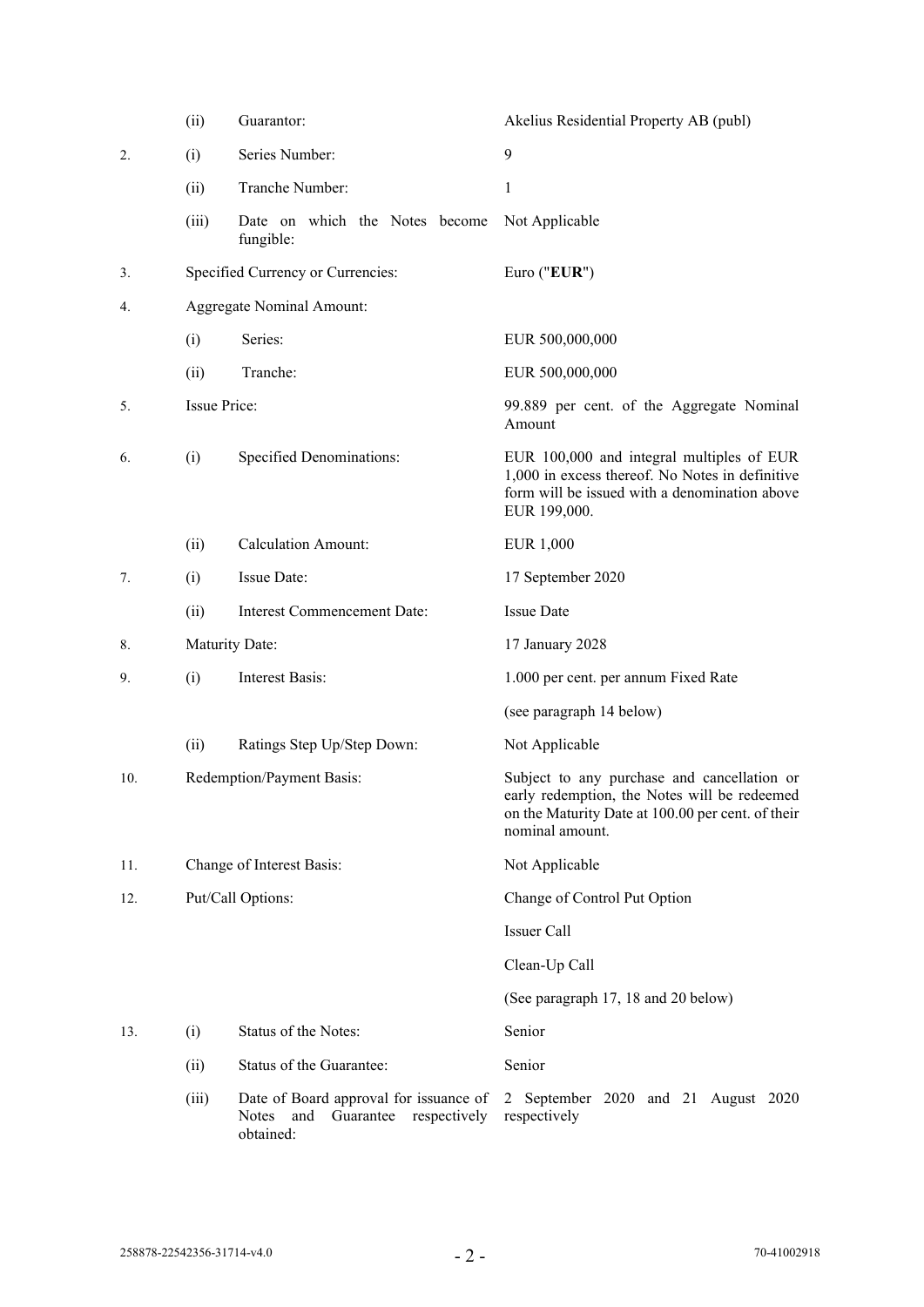## **PROVISIONS RELATING TO INTEREST (IF ANY) PAYABLE**

| 14. |                                                                                                                                                     |                                      | <b>Fixed Rate Note Provisions</b> | Applicable                                                                                                                                             |
|-----|-----------------------------------------------------------------------------------------------------------------------------------------------------|--------------------------------------|-----------------------------------|--------------------------------------------------------------------------------------------------------------------------------------------------------|
|     | (i)                                                                                                                                                 | Rate of Interest:                    |                                   | 1.000 per cent. per annum payable in arrear on<br>each Interest Payment Date                                                                           |
|     | (ii)                                                                                                                                                |                                      | Interest Payment Date(s):         | 17 January in each year commencing on 17<br>January 2021 (the "First Interest Payment<br>Date")                                                        |
|     | (iii)                                                                                                                                               |                                      | Fixed Coupon Amount:              | EUR 10.00 per Calculation Amount payable on<br>each Interest Payment Date other than the First<br>Interest Payment Date.                               |
|     | (iv)                                                                                                                                                |                                      | Broken Amount(s):                 | EUR 3.33 per Calculation Amount will be<br>payable on the First Interest Payment Date.                                                                 |
|     | (v)                                                                                                                                                 |                                      | Day Count Fraction:               | Actual/Actual (ICMA)                                                                                                                                   |
| 15. |                                                                                                                                                     | <b>Floating Rate Note Provisions</b> |                                   | Not Applicable                                                                                                                                         |
| 16. | <b>Zero Coupon Note Provisions</b>                                                                                                                  |                                      |                                   | Not Applicable                                                                                                                                         |
|     |                                                                                                                                                     |                                      | PROVISIONS RELATING TO REDEMPTION |                                                                                                                                                        |
| 17. | <b>Call Option</b>                                                                                                                                  |                                      |                                   | Applicable                                                                                                                                             |
|     | (i)<br>Optional Redemption Date(s) (Call):<br>Par Call Commencement Date:<br>(ii)<br>(iii)<br>Optional Redemption Amount(s) (Call)<br>of each Note: |                                      |                                   | At any time following the expiry of the notice<br>period set out in the Conditions                                                                     |
|     |                                                                                                                                                     |                                      |                                   | 17 October 2027                                                                                                                                        |
|     |                                                                                                                                                     |                                      |                                   | If the Optional Redemption Date (Call) is dated<br>before the Par Call Commencement Date: the<br>Non-Sterling<br>Make<br>Whole<br>Redemption<br>Amount |
|     |                                                                                                                                                     |                                      |                                   | If the Optional Redemption Date (Call) is dated<br>on or after the Par Call Commencement Date:<br>EUR 1,000 per Calculation Amount                     |
|     |                                                                                                                                                     | (a)                                  | Reference Bond:                   | DBR 0.000% due 15 November<br>2027<br>(DE0001102523)                                                                                                   |
|     |                                                                                                                                                     | (b)                                  | Quotation Time:                   | 11:00 a.m. CET                                                                                                                                         |
|     |                                                                                                                                                     | (c)                                  | Redemption Margin:                | $0.250$ per cent.                                                                                                                                      |
|     |                                                                                                                                                     | (d)                                  | Reference Date:                   | As per the Conditions                                                                                                                                  |
|     | (v)                                                                                                                                                 | If redeemable in part:               |                                   | Not Applicable                                                                                                                                         |
|     | (vi)                                                                                                                                                | Notice period:                       |                                   | As per the Conditions                                                                                                                                  |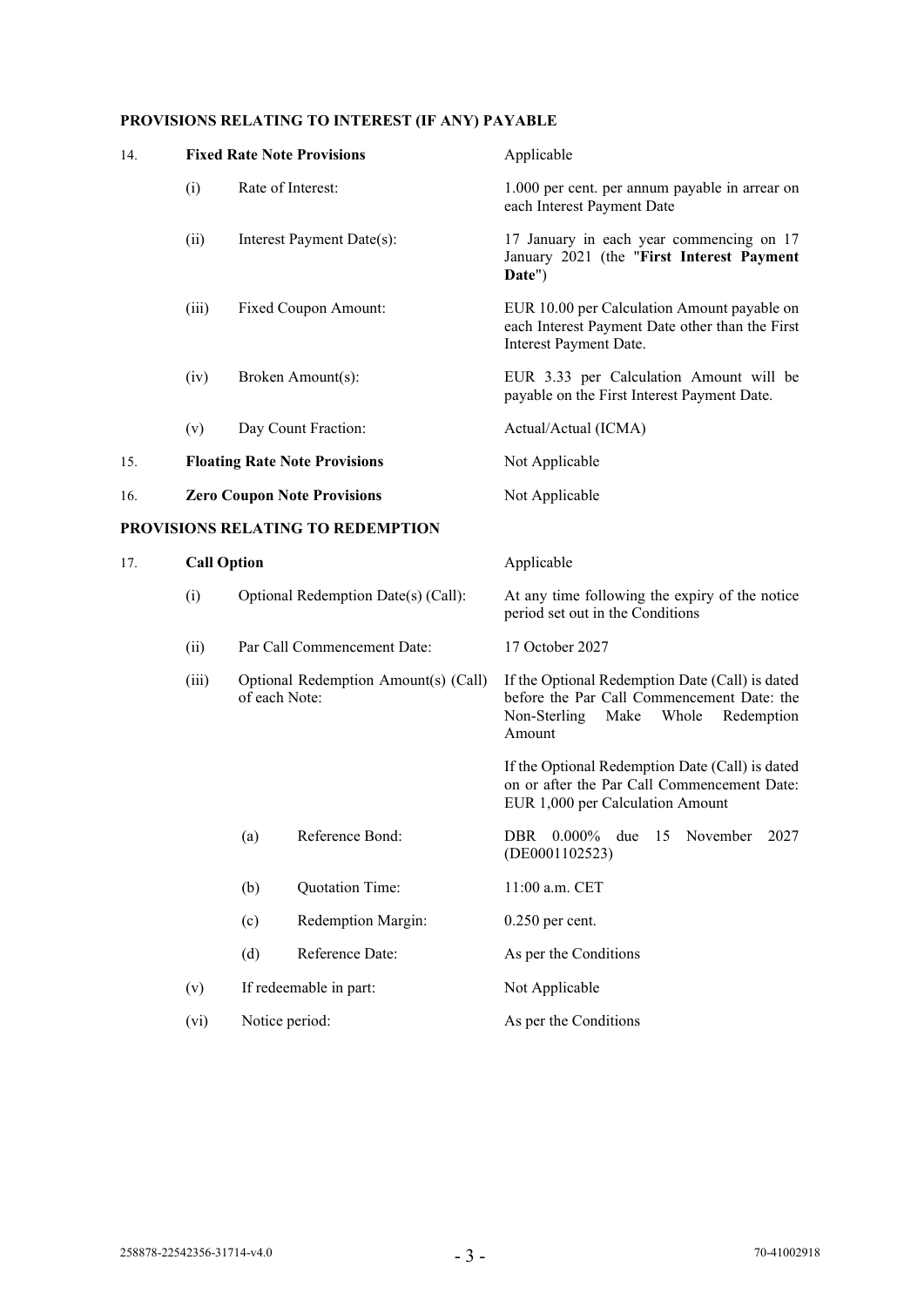| 18. |                                          | <b>Clean-up Call Option</b>                                                                                       | Applicable                                                                                                                                                                           |                               |
|-----|------------------------------------------|-------------------------------------------------------------------------------------------------------------------|--------------------------------------------------------------------------------------------------------------------------------------------------------------------------------------|-------------------------------|
|     | (i)                                      | Clean-up Call Redemption Amount:                                                                                  | EUR 1,000 per Calculation Amount                                                                                                                                                     |                               |
|     | (ii)                                     | Notice Period:                                                                                                    | As per the Conditions                                                                                                                                                                |                               |
| 19. |                                          | <b>Put Option</b>                                                                                                 | Not Applicable                                                                                                                                                                       |                               |
| 20. |                                          | <b>Change of Control Put Option:</b>                                                                              | Applicable                                                                                                                                                                           |                               |
|     | (i)                                      | Change of Control Put Period                                                                                      | As per the Conditions                                                                                                                                                                |                               |
| 21. |                                          | <b>Final Redemption Amount of each Note</b>                                                                       | EUR 1,000 per Calculation Amount                                                                                                                                                     |                               |
| 22. |                                          | <b>Early Redemption Amount (Tax)</b>                                                                              | EUR 1,000 per Calculation Amount                                                                                                                                                     |                               |
| 23. |                                          | <b>Early Termination Amount</b>                                                                                   | EUR 1,000 per Calculation Amount                                                                                                                                                     |                               |
|     |                                          | <b>GENERAL PROVISIONS APPLICABLE TO THE NOTES</b>                                                                 |                                                                                                                                                                                      |                               |
| 24. |                                          | Form of Notes:                                                                                                    | <b>Bearer Notes:</b>                                                                                                                                                                 |                               |
|     |                                          |                                                                                                                   | Temporary Global Note exchangeable for a<br>Permanent Global Note which is exchangeable<br>Definitive Notes<br>for<br>in.<br>circumstances specified in the Permanent<br>Global Note | the<br>limited                |
| 25. |                                          | New Global Note:                                                                                                  | Yes                                                                                                                                                                                  |                               |
| 26. |                                          | Additional Financial Centre(s) or other special<br>provisions relating to payment dates:                          | Not Applicable                                                                                                                                                                       |                               |
| 27. |                                          | Talons for future Coupons to be attached to<br>Definitive Notes (and dates on which such<br>Talons mature):       | No                                                                                                                                                                                   |                               |
| 28. |                                          | Prohibition of Sales to EEA and UK Retail<br>Investors:                                                           | Applicable                                                                                                                                                                           |                               |
| 29. |                                          | Relevant Benchmark:                                                                                               | Not Applicable                                                                                                                                                                       |                               |
| By: | Duly-authorised                          | SIGNED on behalf of Akelius Residential Property Financing B.V.:<br>ct00                                          | Henri Kröner<br>Director                                                                                                                                                             | Edwin van Ankeren<br>Director |
| By: | (as Guarantor)<br><b>Duly</b> authorised | <b>SIGNED</b> on behalf of Akelius Residential Property AB (publ)<br>Le <sub>1</sub> <sup>c</sup><br>${\cal C}$ F | nne                                                                                                                                                                                  |                               |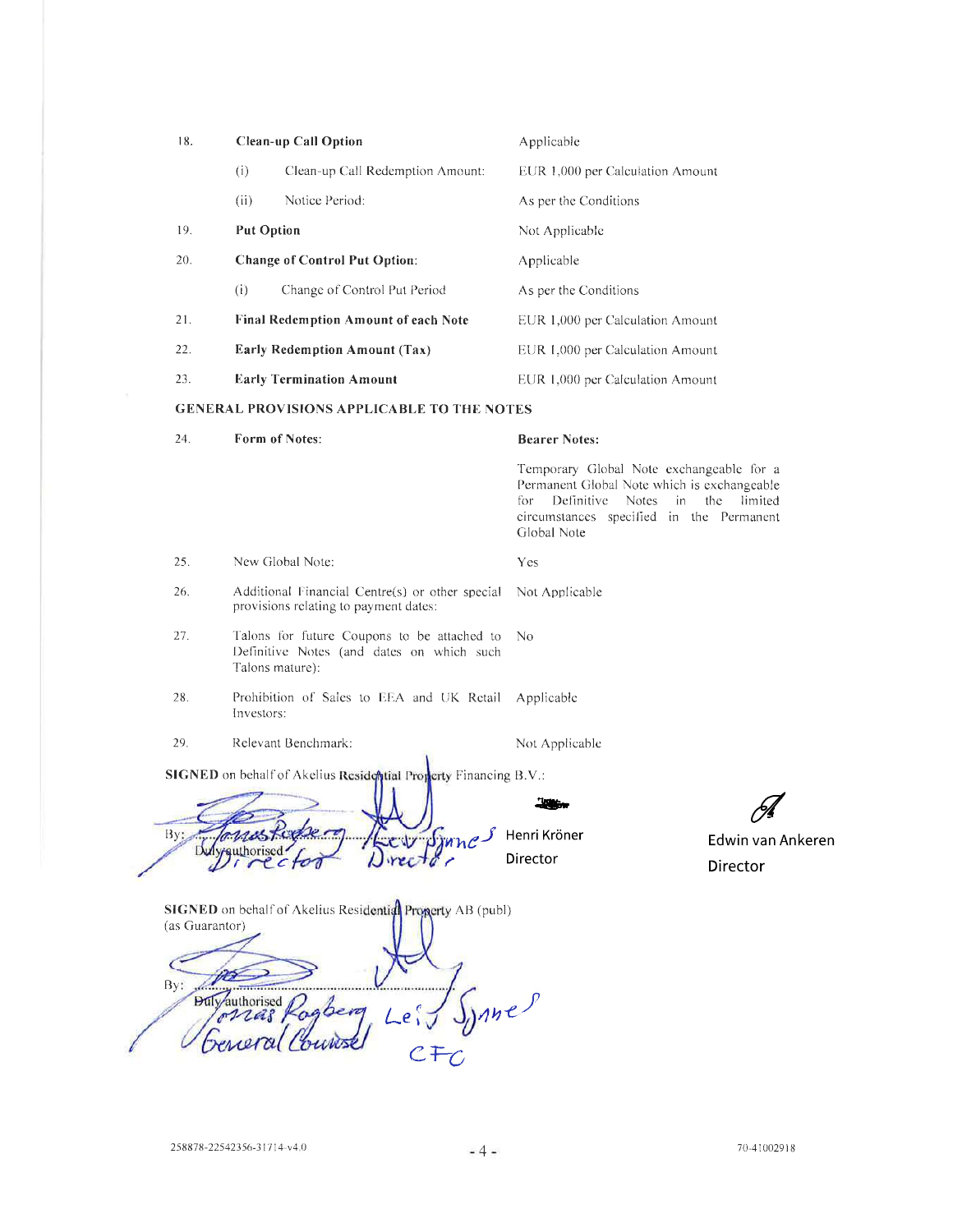### **PART B – OTHER INFORMATION**

### 1. **LISTING AND ADMISSION TO TRADING**

| $\left(1\right)$ | Listing:                                                                 | Ireland                                                                                                                                                                                                                            |
|------------------|--------------------------------------------------------------------------|------------------------------------------------------------------------------------------------------------------------------------------------------------------------------------------------------------------------------------|
| (ii)             | Admission to Trading:                                                    | Application has been made by the Issuer (or on<br>its behalf) for the Notes to be admitted to trading<br>on the regulated market of the Irish Stock<br>Exchange plc trading as Euronext Dublin with<br>effect from the Issue Date. |
| (iii)            | Estimate of total expenses related to EUR 1,000<br>admission to trading: |                                                                                                                                                                                                                                    |
| <b>RATINGS</b>   |                                                                          | The Notes to be issued are expected to be rated:                                                                                                                                                                                   |

Ratings: S&P Global Ratings Europe Limited: BBB

S&P Global Ratings Europe Limited is established in the EEA and registered under Regulation (EU) No 1060/2009, as amended (the "**CRA Regulation**").

S&P has, in its August 2020 publication "S&P Global Ratings Definitions" described a rating of "BBB" in the following terms: "An obligation rated 'BBB' exhibits adequate protection parameters. However, adverse economic conditions or changing circumstances are more likely to weaken the obligor's capacity to meet its financial commitments on the obligation."

the Notes will be recognised as eligible

### 3. **INTERESTS OF NATURAL AND LEGAL PERSONS INVOLVED IN THE ISSUE/OFFER**

Save for any fees payable to the Managers, so far as the Issuer is aware, no person involved in the offer of the Notes has an interest material to the offer. The Managers and their affiliates have engaged, and may in the future engage, in investment banking and/or commercial banking transactions with, and may perform other services for, the Issuer and the Guarantor and their affiliates in the ordinary course of business.

### 4. **YIELD**

|    | Indication of yield:                                                             | 1.016 per cent. per annum                                                                                                                                                                       |  |  |
|----|----------------------------------------------------------------------------------|-------------------------------------------------------------------------------------------------------------------------------------------------------------------------------------------------|--|--|
| 5. | <b>OPERATIONAL INFORMATION</b>                                                   |                                                                                                                                                                                                 |  |  |
|    | ISIN:                                                                            | XS2228897158                                                                                                                                                                                    |  |  |
|    | Common Code:                                                                     | 222889715                                                                                                                                                                                       |  |  |
|    | Delivery:                                                                        | Delivery against payment                                                                                                                                                                        |  |  |
|    | Names and addresses of additional Paying Not Applicable<br>Agent $(s)$ (if any): |                                                                                                                                                                                                 |  |  |
|    | Intended to be held in a manner which would<br>allow Eurosystem eligibility:     | Yes. Note that the designation "yes" simply<br>means that the Notes are intended upon issue to<br>be deposited with one of the ICSDs as common<br>safekeeper and does not necessarily mean that |  |  |